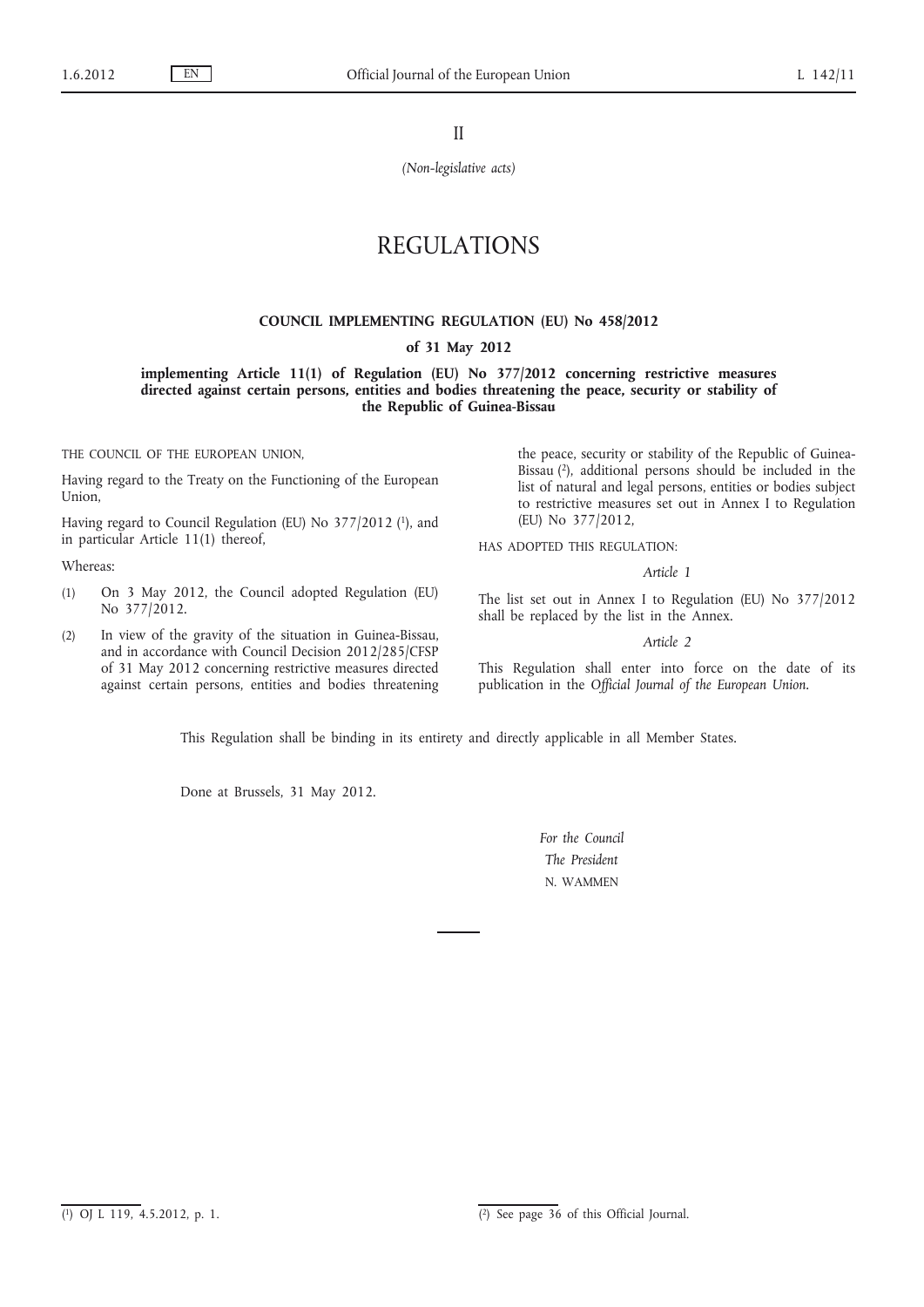## *ANNEX*

## **List of persons referred to in Article 1**

|    | Name                                                              | Identifying information (date and place of<br>birth (d.o.b. and p.o.b.), passport /ID card<br>number, etc.)                                                                                                                                                                                                                                                                                              | Grounds for listing                                                                                                                                                                                                                                                                                                                                                                                                                                                                                                                                                                                                                                                                                                                                                                       | Date of<br>designation |
|----|-------------------------------------------------------------------|----------------------------------------------------------------------------------------------------------------------------------------------------------------------------------------------------------------------------------------------------------------------------------------------------------------------------------------------------------------------------------------------------------|-------------------------------------------------------------------------------------------------------------------------------------------------------------------------------------------------------------------------------------------------------------------------------------------------------------------------------------------------------------------------------------------------------------------------------------------------------------------------------------------------------------------------------------------------------------------------------------------------------------------------------------------------------------------------------------------------------------------------------------------------------------------------------------------|------------------------|
| 1. | General António INJAI<br>(a.k.a. António<br>INDJAI)               | Nationality: Guinea-Bissau<br>d.o.b.: 20 January 1955<br>p.o.b.: Encheia, Sector de Bissorá,<br>Região de Oio, Guiné-Bissau<br>Parentage: Wasna Injai and<br>Quiritche Cofte<br>Official function: Lieutenant<br>General Chief of Staff to the<br>Armed Forces<br>Passport: Diplomatic passport<br>AAID00435<br>Date of issue: 18/02/2010<br>Place of issue: Guinea-Bissau<br>Date of expiry: 18/02/2013 | António Injai was personally<br>involved in planning and leading the<br>mutiny of 1 April 2010,<br>culminating with the illegal<br>apprehension of the Prime Minister,<br>Carlo Gomes Junior, and the then<br>Chief of Staff of the Armed Forces,<br>José Zamora Induta; during the<br>2012 electoral period, in his<br>capacity as Chief of Staff of the<br>Armed Forces, Injai made statements<br>threatening to overthrow the elected<br>authorities and to put an end to the<br>electoral process; António Injai has<br>been involved in the operational<br>planning of the coup d'état of<br>12 April 2012.<br>In the aftermath of the coup, the<br>first communiqué by the "Military<br>Command" was issued by the<br>Armed Forces General Staff, which<br>is led by General Injai. | 3.5.2012               |
| 2. | Major General<br>Mamadu TURE<br>(N'KRUMAH)                        | Nationality - Guinea-Bissau<br>d.o.b. 26 April 1947<br>Official function: Deputy Chief of<br>Staff to the Armed Forces<br>Diplomatic Passport no<br>DA0002186<br>Date of issue: 30.03.2007<br>Place of issue: Guinea-Bissau<br>Date of expiry: 26.08.2013                                                                                                                                                | Member of the "Military Command"<br>which has assumed responsibility<br>for the coup d'état of 12 April<br>2012.                                                                                                                                                                                                                                                                                                                                                                                                                                                                                                                                                                                                                                                                          | 3.5.2012               |
| 3. | General Estêvão NA<br><b>MENA</b>                                 | d.o.b. 07 March 1956<br>Official function: Inspector-General<br>of the Armed Forces                                                                                                                                                                                                                                                                                                                      | Member of the "Military Command"<br>which has assumed responsibility<br>for the coup d'état of 12 April<br>2012.                                                                                                                                                                                                                                                                                                                                                                                                                                                                                                                                                                                                                                                                          | 3.5.2012               |
| 4. | Brigadier General<br>Ibraima CAMARA<br>(a.k.a. "Papa Camara")     | Nationality - Guinea-Bissau<br>d.o.b. 11 May 1964<br>Parentage: Suareba Camara and<br>Sale Queita<br>Official function: Chief of Staff of<br>the Air Force<br>Diplomatic Passport no<br>AAID00437<br>Date of Issue:18.02.2010<br>Place of issue: Guinea-Bissau<br>Date of expiry: 18.02.2013                                                                                                             | Member of the "Military Command"<br>which has assumed responsibility<br>for the coup d'état of 12 April<br>2012.                                                                                                                                                                                                                                                                                                                                                                                                                                                                                                                                                                                                                                                                          | 3.5.2012               |
| 5. | Lieutenant colonel<br>Daba NA WALNA<br>(a.k.a. "Daba Na<br>Walna) | Nationality – Guinea-Bissau<br>d.o.b. 6 June 1966<br>Parentage: Samba Naualna and In-<br>Uasne Nanfafe<br>Official function: Spokesperson of<br>the "Military Command"<br>Passport no SA 0000417<br>Date of issue: 29.10.2003<br>Place of issue: Guinea-Bissau<br>Date of expiry: 10.03.2013                                                                                                             | Spokesperson of the "Military<br>Command" which has assumed<br>responsibility for the coup d'état of<br>12 April 2012.                                                                                                                                                                                                                                                                                                                                                                                                                                                                                                                                                                                                                                                                    | 3.5.2012               |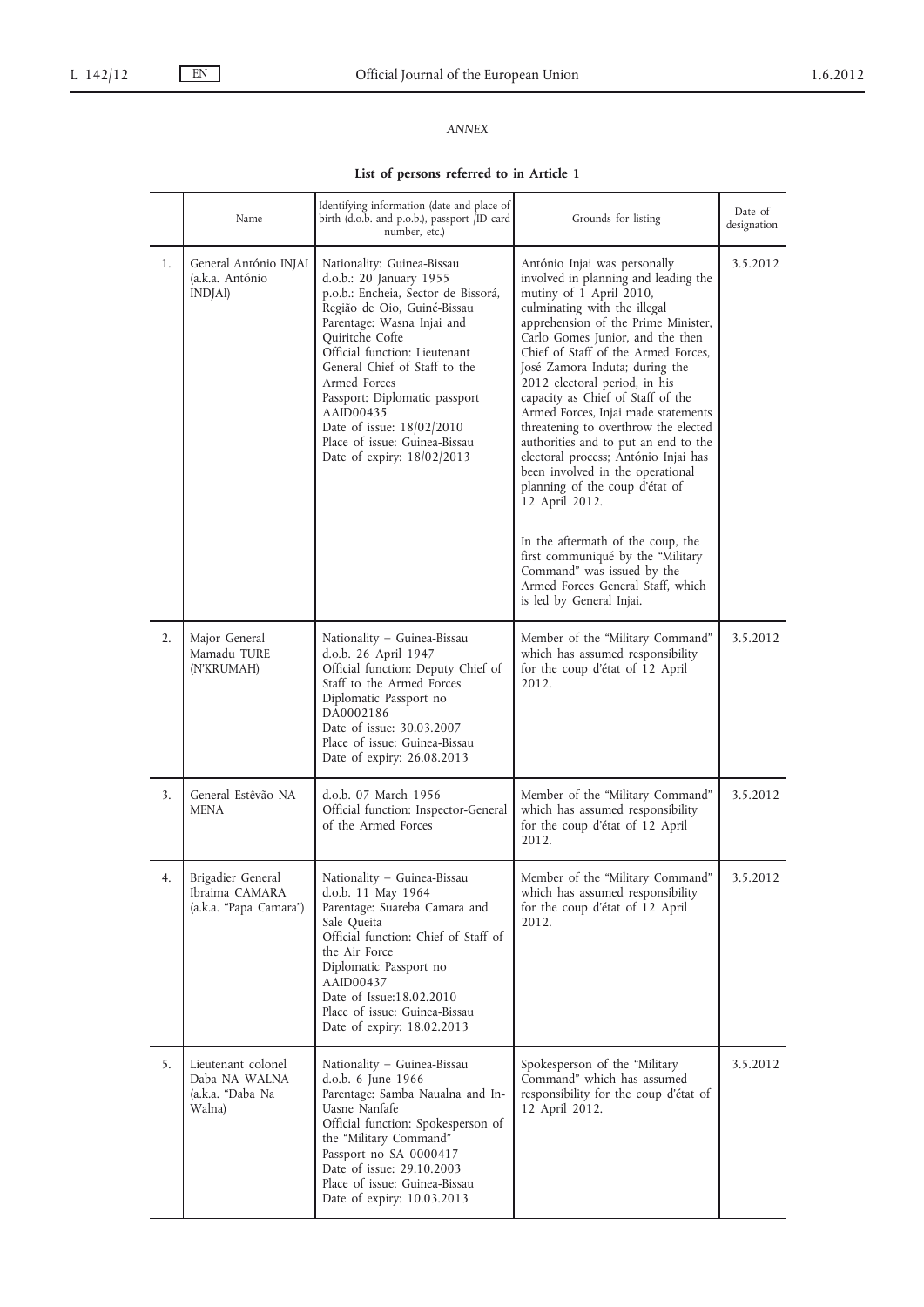|     | Name                                    | Identifying information (date and place of<br>birth (d.o.b. and p.o.b.), passport /ID card<br>number, etc.)                                                                                                                                                                                                           | Grounds for listing                                                                                                                                                                                                                                                                  | Date of<br>designation |
|-----|-----------------------------------------|-----------------------------------------------------------------------------------------------------------------------------------------------------------------------------------------------------------------------------------------------------------------------------------------------------------------------|--------------------------------------------------------------------------------------------------------------------------------------------------------------------------------------------------------------------------------------------------------------------------------------|------------------------|
| 6.  | General Augusto<br>MÁRIO CÓ             | Official function: Army Chief of<br>Staff.                                                                                                                                                                                                                                                                            | Member of the "Military Command"<br>which has assumed responsibility<br>for the coup d'état of 12 April<br>2012.                                                                                                                                                                     | 3.5.2012               |
| 7.  | General Saya Braia Na<br><b>NHAPKA</b>  | Nationality: Guinea-Bissau<br>Official function: Chief of the<br>Presidential Guard                                                                                                                                                                                                                                   | Member of the "Military Command"<br>which has assumed responsibility<br>for the coup d'état of 12 April<br>2012.                                                                                                                                                                     | 1.6.2012               |
| 8.  | Colonel Tomás<br><b>DJASSI</b>          | Nationality: Guinea-Bissau<br>D.o.b.: 18 September 1968<br>Official function: Commander of<br>the National Guard<br>Passport: AAIS00820<br>Date of issue: 24.11.2010<br>Place of issue: Guinea-Bissau<br>Date of expiry: 27.04.2012                                                                                   | Member of the "Military Command"<br>which has assumed responsibility<br>for the coup d'état of 12 April<br>2012. Close advisor to Armed<br>Forces Chief of Staff António Injai.                                                                                                      | 1.6.2012               |
| 9.  | Colonel Cranha<br><b>DANFÁ</b>          | Nationality: Guinea-Bissau<br>Official function: Head of<br>Operations of the Armed Forces<br>Joint Staff                                                                                                                                                                                                             | Member of the "Military Command"<br>which has assumed responsibility<br>for the coup d'état of 12 April<br>2012. Close advisor to Armed<br>Forces Chief of Staff António Injai.                                                                                                      | 1.6.2012               |
| 10. | Colonel Celestino de<br><b>CARVALHO</b> | Nationality: Guinea-Bissau<br>D.o.b.: 14.06.1955<br>Parentage: Domingos de Carvalho e<br>Josefa Cabral<br>Official function: President of the<br>National Defence Institute<br>Passport: Diplomatic passport<br>DA0002166<br>Date of issue: 19.02.2007<br>Place of issue: Guinea-Bissau<br>Date of expiry: 15.04.2013 | Member of the "Military Command"<br>which has assumed responsibility<br>for the coup d'état of 12 April<br>2012. Former Air Force Chief of<br>Staff. His presence in a delegation<br>which met with ECOWAS on April<br>26th confirms his participation in<br>the "Military Command". | 1.6.2012               |
| 11. | Captain (Navy) Sanhá<br><b>CLUSSE</b>   | Nationality: Guinea-Bissau<br>Date of Birth: 28 September 1965<br>Parentage: Clusse Mutcha and Dalu<br>Imbungue<br>Official function: Acting Navy<br>Chief of Staff<br>Passport: SA 0000515<br>Date of issue: 08.12.2003<br>Place of issue: Guinea-Bissau<br>Date of expiry: 29.08.2013                               | Member of the "Military Command"<br>which has assumed responsibility<br>for the coup d'état of 12 April<br>2012. His presence in a delegation<br>which met with ECOWAS on April<br>26th confirms his participation in<br>the "Military Command".                                     | 1.6.2012               |
| 12. | Lieutenant-colonel<br>Júlio NHATE       | Nationality: Guinea-Bissau<br>Year of Birth: 1972<br>Official function: Commander of<br>the Paratroop Regiment                                                                                                                                                                                                        | Member of the "Military Command"<br>which has assumed responsibility<br>for the coup d'état of 12 April<br>2012. Lt Col Júlio Nhate conducted<br>the military operation supporting<br>the coup of 12 April 2012.                                                                     | 1.6.2012               |
| 13. | Lieutenant-colonel<br>Tchipa NA BIDON   | Nationality: Guinea-Bissau<br>Date of Birth: 28 May 1954<br>Parentage: "Nabidom"<br>Official function: Head of the<br>Military Intelligence<br>Passport: Diplomatic Passport<br>DA0001564<br>Date of issue: 30.11.2005<br>Place of issue: Guinea-Bissau<br>Date of expiry: 15.05.2011                                 | Member of the "Military Command"<br>which has assumed responsibility<br>for the coup d'état of 12 April<br>2012.                                                                                                                                                                     | 1.6.2012               |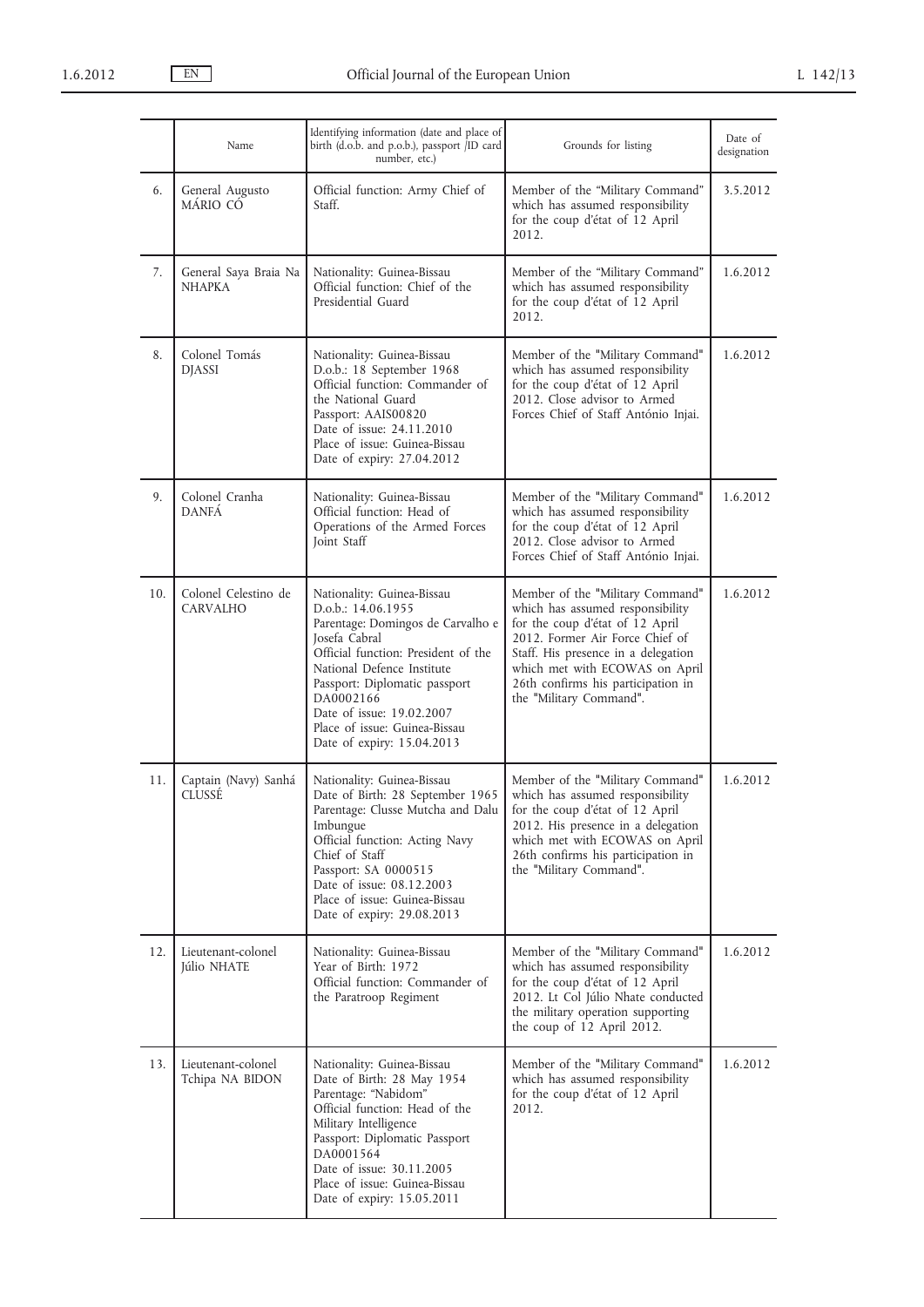|     | Name                                                              | Identifying information (date and place of<br>birth (d.o.b. and p.o.b.), passport /ID card<br>number, etc.)                                                                                                                                                                                                             | Grounds for listing                                                                                                                                                                                                                                                                                                                                     | Date of<br>designation |
|-----|-------------------------------------------------------------------|-------------------------------------------------------------------------------------------------------------------------------------------------------------------------------------------------------------------------------------------------------------------------------------------------------------------------|---------------------------------------------------------------------------------------------------------------------------------------------------------------------------------------------------------------------------------------------------------------------------------------------------------------------------------------------------------|------------------------|
| 14. | Lieutenant-colonel<br>Tcham NA MAN<br>(a.k.a. Namam)              | Nationality: Guinea-Bissau<br>D.o.b.: 27 February 1953<br>Parentage: Biute Naman and<br>Ndjade Na Noa<br>Official function: Head of the<br>Armed Forces Military Hospital<br>Passport: SA0002264<br>Date of issue: 24.07.2006<br>Place of issue: Guinea-Bissau<br>Date of expiry: 23.07.2009                            | Member of the "Military Command"<br>which has assumed responsibility<br>for the coup d'état of 12 April<br>2012. Lieutenant-colonel Tcham Na<br>Man is also a member of the<br>Military High Command.                                                                                                                                                   | 1.6.2012               |
| 15. | Major Samuel<br><b>FERNANDES</b>                                  | Nationality: Guinea-Bissau<br>Date of Birth: 22 January 1965<br>Parentage: José Fernandes e<br>Segunda Iamite<br>Official function: Assistant to the<br>Chief of Operations of the National<br>Guard<br>Passport: AAIS00048<br>Date of issue: 24.03.2009<br>Place of issue: Guinea-Bissau<br>Date of expiry: 24.03.2012 | Member of the "Military Command"<br>which has assumed responsibility<br>for the coup d'état of 12 April<br>2012.                                                                                                                                                                                                                                        | 1.6.2012               |
| 16. | Major Idrissa DJALO                                               | Nationality: Guinea-Bissau<br>D.o.b.: 06 January 1962<br>Official function: Protocol advisor<br>to the Armed Forces Chief of Staff                                                                                                                                                                                      | Member of the "Military Command"<br>which has assumed responsibility<br>for the coup d'état of 12 April<br>2012. He was one of the first<br>officers to publicly assume his<br>affiliation to the "Military<br>Command", having signed one of its<br>first communiqués (nº5, dated April<br>13th). Major Djaló also serves in<br>military intelligence. | 1.6.2012               |
| 17. | Commander (Navy)<br><b>Bion NA TCHONGO</b><br>(a.k.a. Nan Tchongo | Nationality: Guinea-Bissau<br>D.o.b: 8 April 1961<br>Parentage: Cunha Nan Tchongo<br>and Bucha Natcham<br>Official function: Chief of the<br>Naval Intelligence<br>Passport: Diplomatic passport<br>DA0001565<br>Date of issue: 01.12.2005<br>Place of issue: Guinea-Bissau<br>Date of expiry: 30.11.2008               | Member of the "Military Command"<br>which has assumed responsibility<br>for the coup d'état of 12 April<br>2012.                                                                                                                                                                                                                                        | 1.6.2012               |
| 18. | Commander (Navy)<br>Agostinho Sousa<br><b>CORDEIRO</b>            | Nationality: Guinea-Bissau<br>D.o.b.: 28 May 1962<br>Parentage: Luis Agostinho Cordeiro<br>and Domingas Soares<br>Official function: Chief of Logistics<br>of the Armed Forces Joint Staff<br>Passport: SA0000883<br>Date of issue: 14.04.2004<br>Place of issue: Guinea-Bissau<br>Date of expiry: 15.04.2013           | Member of the "Military Command"<br>which has assumed responsibility<br>for the coup d'état of 12 April 2012                                                                                                                                                                                                                                            | 1.6.2012               |
| 19. | Captain Paulo SUNSAI                                              | Nationality: Guinea-Bissau<br>Official function: Assistant to the<br>North Region Military Commander                                                                                                                                                                                                                    | Member of the "Military Command"<br>which has assumed responsibility<br>for the coup d'état of 12 April<br>2012.                                                                                                                                                                                                                                        | 1.6.2012               |